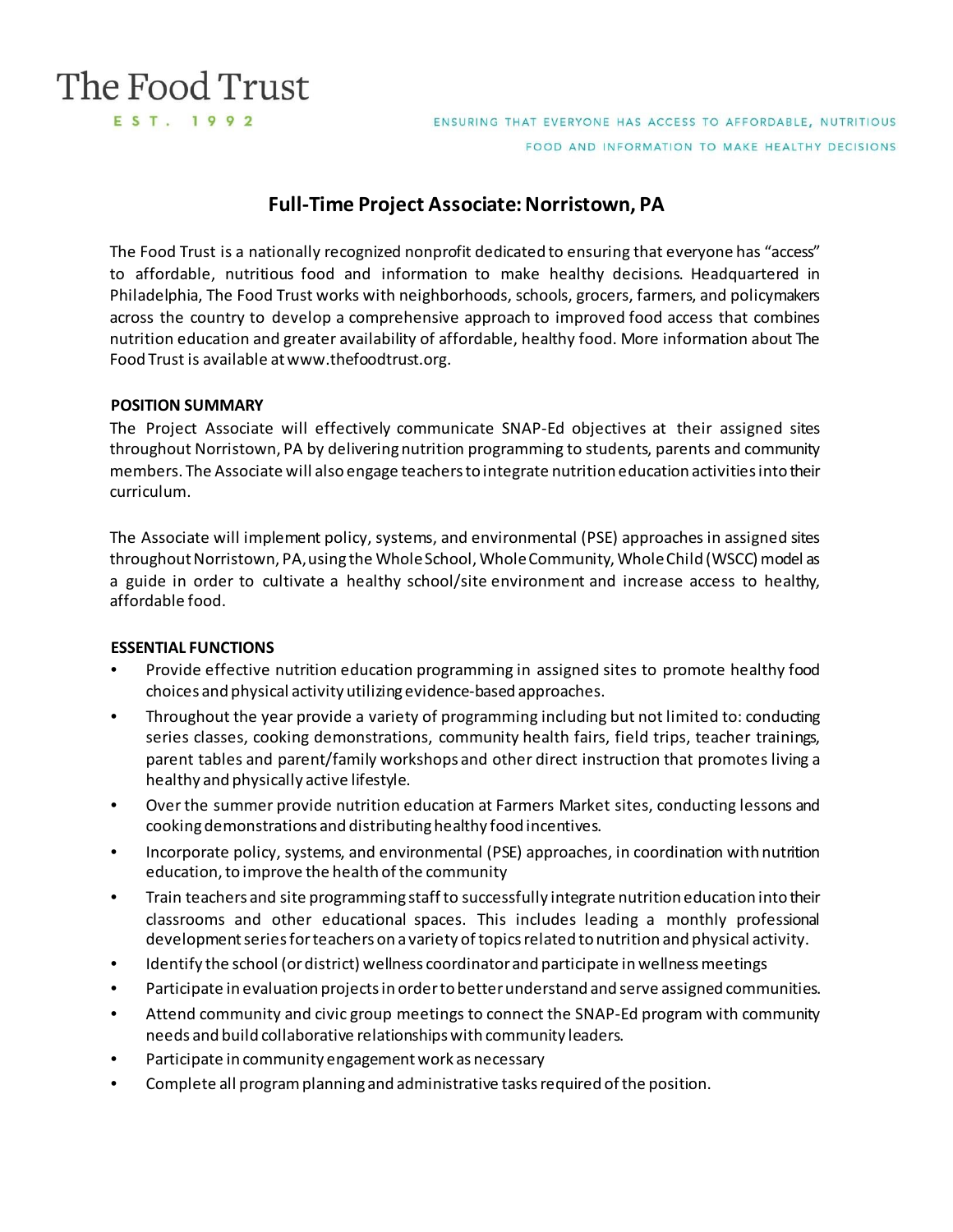#### **KNOWLEDGE, SKILLS AND ABILITIES**

- A. Understanding of The Food Trust's mission, goals, and objectives and ability to work independently with a high level of energy and contribute as part of a larger team.
- B. Knowledge and ability to implement educational learning techniques, strategies, and practices.
- C. Possess cultural competencies for diverse groups
- D. Ability to organize tasks and follow-up in an efficient mannerwith strong attention to detail in a fast-paced environment.
- E. Knowledge of the concepts with cultural competencies and utilizes this information for the enhancement of programming, and ability to communicate and foster relationships with a diverse group of individuals.
- F. Knowledge of the socio-ecological approach and skilled in connecting youth programming across the spheres of influence.
- G. Ability to travel in and around the region to conduct educational programs in diverse areas.
- H. Demonstrates ability to manage multiple daily, weekly, monthly, and long-term tasks by carefully setting priorities, meeting deadlines, and scheduling time efficiently.
- I. Ability to operate a computer and use a variety of common software programs including Microsoft Office.
- J. Ability to operate and handle cooking related equipment as necessary to implement cooking component of the program.
- K. Effective written and verbal communication skills.
- L. Possesses strong interpersonal skills as demonstrated by compassionate, courteous, cordial, cooperative, and professional interaction with diverse groups of co-workers, external partners and community members.
- M. Adheres to all Food Trust and departmental policies and procedures.
- N. Attends all Food Trust in-services as required.
- O. Flexibility to work varying hours (including before school, afterschool and evening hours, with occasional weekend events), not to exceed a 40 hour work week.
- P. Ability to properly clean and sanitize all cooking equipment. In addition, transporting and/or storing equipment and programming materials.

# **PHYSICAL DEMANDS**

The physical demands described here are representative of those that must be met by an employee to successfully perform the essential functions of this job. Reasonable accommodations may be made to enable individuals with disabilities to perform the essential functions.

- 1. While performing the duties of this job, the employee will frequently stand and walk to/from or while conducting educational activities; the employee will on a daily basis sit, use hands to finger, handle, or feel objects, tools or equipment; reach with hands and arms; balance; talk or hear. The employee will climb stairs; stoop; kneel; crouch, taste or smell.
- 2. The employee must lift and/or move up to 25 pounds of program materials and other related documents including while climbing stairs.
- 3. Operate related office equipment and use necessary tools.
- 4. Specific vision abilities required by the job include frequent reading and close vision; distance vision; color vision; peripheral vision; depth perception; and the ability to adjust focus.